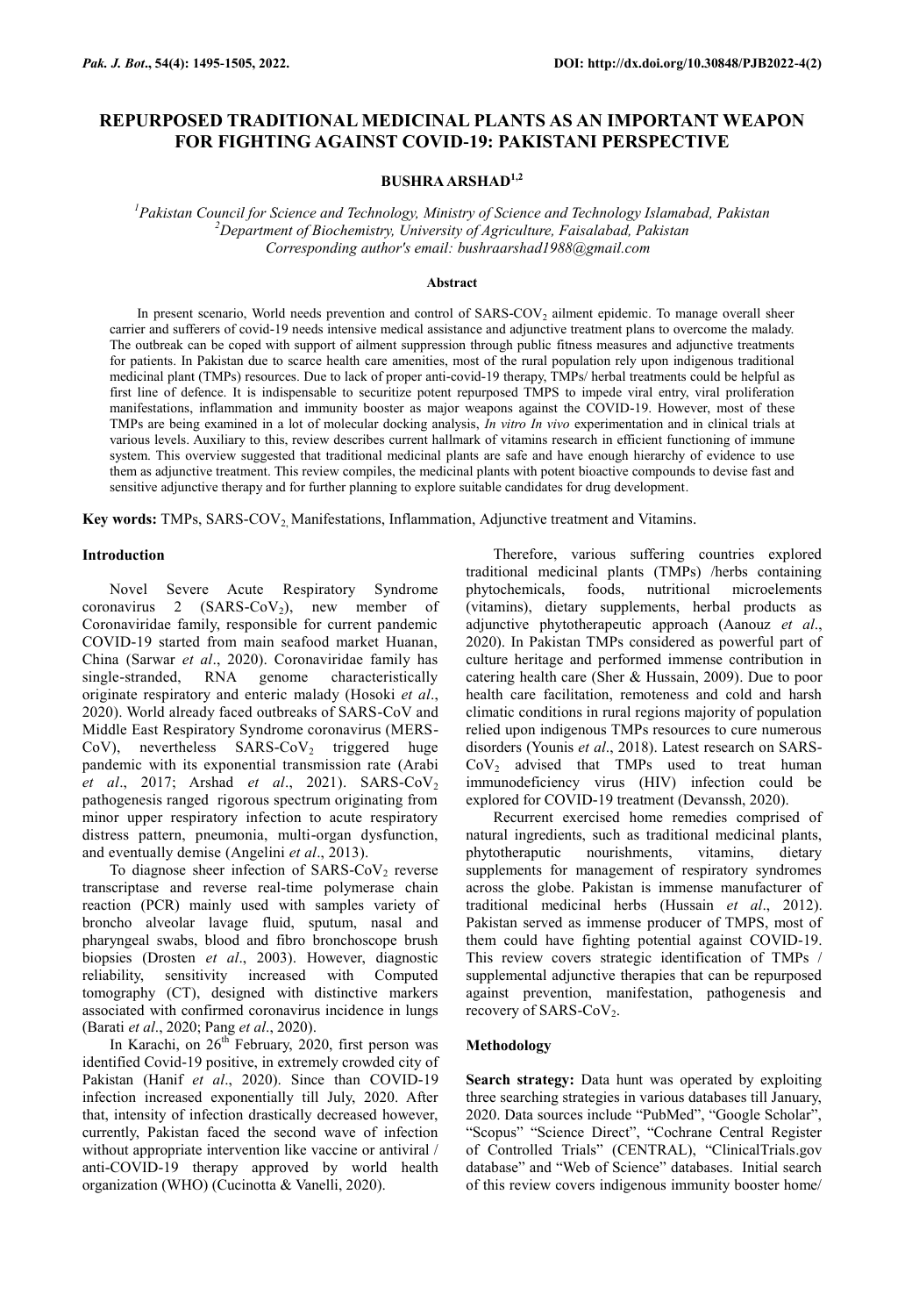herbal teas remedies and antidepressant, anticonvulsant and anxiolytic TMPs which con be repurposed with any available evidence as preventive measures for SARS-COV<sub>2</sub> outbreak. Second search portion comprised of potent indigenous traditional medicinal plants used for sore throats home/herbal remedies & respiratory congestion and Sinuses home/herbal remedies with accessible evidence (Randomized clinical trials of TPMs) against manifestation of COVID-19 (respiratory congestion and sinuses) if any.

Third search strategy comprised of reported TMPs as potent antiviral and immunity enhancer **(**vitamins) against SARS-CoV and other viruses, having potential to fight against pathogenies of COVID-19 also recruited in randomized clinical trials (RCTs) of TPMs against COVID-19*.* Key words utilized for search included "Pakistani traditional medicinal plants", "herbal remedies", "antiviral herbal plants", "immunity enhancer", "vitamins", "food plants with antiviral properties", "herbal tea remedies", "anti-depressant plants", "anxiolytic", "Sore Throats Herbal remedies", "COVID-19 manifestation", "Coronavirus pathogenesis", "TMPs for covid-19 manifestation". "Vitamin E", "Vitamin D", "zinc as immune-dilator", "Medicinal plant used in SARS-COV and TMPs in vital infections", "randomized clinical trials on Pakistani TMPs". References of relevant articles, including review articles, were also examined for additional information. Whole search data reviewed to find out relevant papers which comply with the earlier defined criteria and answering our research question. All those paper which are not clearly covers the scope, excluded from study.

## **Results and Discussion**

**Curative home/herbal remedies against COVID-19:** Majority of confirmed COVID-19 cases encountered slight to medium respiratory infection and recovered with adjunctive COVID-19 treatment. Aged patients > 50 with comboridies like heart disease, chronic lung problems, cancer and diabetes are at stake to experience worst form of aliment (Barati *et al*., 2020; Sarwar *et al*., 2020).

Most of available anti-COVID-19 therapies designed against  $SARS-CoV<sub>2</sub>$  manifestations appeared during infection (Trivedi, *et al*., 2020). In Current situation, according to WHO the data majority of COVID-19 patients must confine themselves at house by selfquarantine. Until date, global community do not have particular anti-COVID-19 treatment protocol. In second wave, Pakistan faced grim reality of increased infection and demise rate. Both paramedical staff and community facing psychological complications, like depression, tension and anxiety (Bilbul *et al*., 2020). Third wave of COVID-19 intensify the effect of infection in next generation (Children) of Pakistan with confirmed cause of spread was UK residing Pakistani area (Mumtaz & Gul, 2021). Population with poor health condition and facing poverty was the badly affected in this wave (Fisayo  $\&$ Tsukagoshi, 2021).

Hence, in this regard, few effective precautionary and virus/microbes suppresser herbal remedies with evidence of antiviral, immunity improver potential are

recommended here. Selected TMPs/ herbs and food plants already used for personal care, pharyngitis, and congestion in respiratory tract and sinuses and could be potent against coronavirus pathogenesis (Ling *et al*., 2020; Huang *et al*., 2020). Majority of described TMPs/ herbs, food plants and vitamins in preclinical and clinical studies at different stages (Arshad *et al*., 2021). Therefore, home remedies like herbal teas of different food/herb items have antiviral, soothing properties against respiratory tract infections, antidepressants, anxiolytic with potential to save patient from depression and anxiety of COVID-19 summarized in this section.

**Antiviral and immunity booster home/ herbal teas remedies:** According to the first line recommendation of WHO against the above said issue, maintain healthy life style could help in reduced stress and boosted immune system (Ayush, 2020). In January, 2020, China's health departments recommended few protocols to combat psychological crisis of COVID-19 (Kang *et al*., 2020). Utilization of hot teas/ fluids of ginger & garlic could be supportive to improve the initial respiratory tract pneumonia infection (Magzoub, 2020; Mehrbod *et al*., 2009). Virus/Microbe suppresser, immunity booster and Sore Throats home/herbal tea remedies are described in Table 1 (Nisar *et al*., 2015). The extracts or bioactive compounds of Allium sativum (garlic), Zingiber officinale (ginger), eucalyptus globulus (Blue gum), Melaleuca alternifolia (tea tree) and Jasminum (jasmine) already proved antiviral potential against the influenza virus (He *et al*., 2020; Ling *et al*., 2020). Andrew Weil Center for Integrative Medicine, North America, suggested that polyphenol-rich plants Matricaria chamomilla (chamomile), Scutellaria baicalensis (Chinese skullcap), Glycyrrhiza glabra (licorice), Allium cepa (onions), Malus domestica (apples), Solanum lycopersicum (tomatoes), Citrus X sinensis (oranges), Petroselinum crispum (parsley), Apium graveolens (celery), Curcuma longa (turmeric root), Camellia sinensis (green tea), nuts and berries have diminishing potential against COVID -19 infection (Alschuler *et al*., 2020). However, molecular docking studies confirmed the evidence of bioactive compounds which interact with viral structural and non-structural protein to suppress the infection (Li *et al*., 2021). Ginger and licorice root both registered with clinical trials.

Auxiliary to herbal teas, citrus tea and honey also have capability to suppress the symptoms of infection (Abdelkhalek *et al*., 2020; Das *et al*., 2019; Schuhmacher *et al*., 2003). Shaikh Zayed Hospital & Services Institute of Medical Sciences, Services Hospital Lahore, Pakistan registered clinical trial with no NCT04347382, HNS-COVID-PK, (phase 3 study) to evaluate effectiveness of *Nigella sativa* (black seed) and natural honey in management of COVID-19 infection (Ashraf *et al*., 2020b). Few anti-depressant/ anxiety suppressor TMPs of Pakistan with bioactive compounds having pharmacological evidence are also added in this review.

Few anti-depressant/ anxiety suppressor TMPs of Pakistan with bioactive compounds having pharmacological evidence presented in Table 2.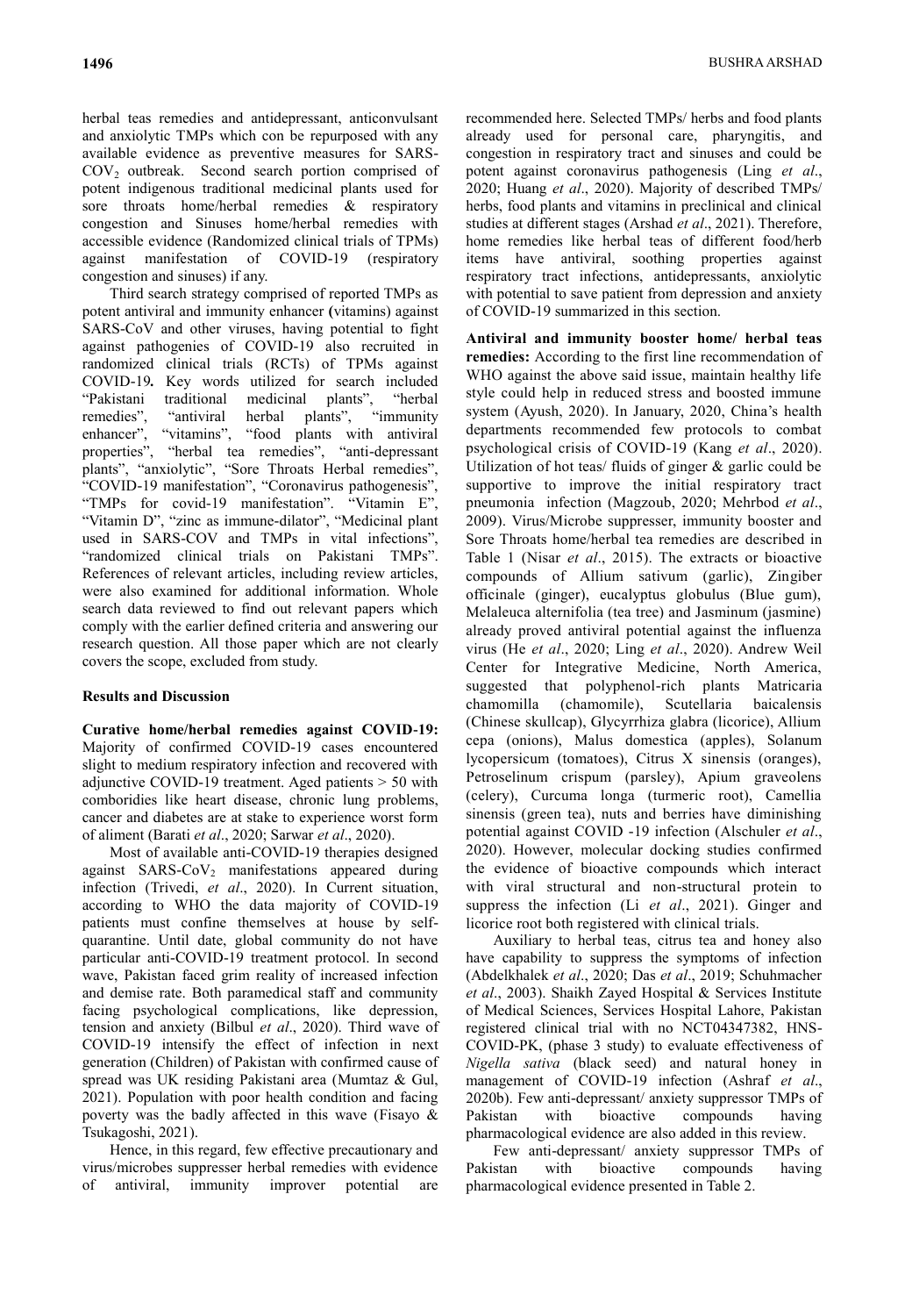**Table 1. Virus/Microbe suppresser, immunity booster and Sore Throats home/herbal tea remedies.**

| S# | Home/herbal<br>tea remedies | Recommended ingredients of remedy                | <b>Possible effect</b>                                                                                                                   | Reference                                                                     |
|----|-----------------------------|--------------------------------------------------|------------------------------------------------------------------------------------------------------------------------------------------|-------------------------------------------------------------------------------|
|    | Turmeric tea                | Ginger, garlic and turmeric                      | Have antiviral and healing properties to improve the initial infection<br>of respiratory tract                                           | (Magzoub, 2020; Mehrbod<br>et al.<br>2009; Nisar et al., 2015)                |
|    | Herbal teas                 | Ginger, cinnamon, peppermint with honey          | Have antiviral and immunity boosting properties                                                                                          | (Khan <i>et al</i> ., 2020; Hong<br>et al.<br>2012; Schuhmacher et al., 2003) |
| 3. | Hot tea                     | Licorice root and marshmallow root with<br>honey | Have antiviral & antimicrobial properties and capable of developing<br>soothing effect against inflammation and pain of mucous membranes | (Fukuchi et al., 2016; Popovych et<br>al., 2019; Watanabe et al., 2014)       |
| 4. | Ginger tea                  | Ginger with honey                                | Have antiviral properties and supportive to improve the infection and (Magzoub, 2020; Nisar et al., 2015)<br>immunity                    |                                                                               |
| 5. |                             | Chamomile teas Eucalyptus, chamomile with honey  | Have capability to suppress viruses and the signs of antiviral diseases                                                                  | (Abdelkhalek et al., 2020; Popovych<br><i>et al.</i> , 2019)                  |
| 6. | Herbal teas                 | Lemon with honey                                 | Antimicrobial and immunity boosting properties                                                                                           | <i>et al</i> 2021:<br>(Nagoor Meeran)<br>Watanabe et al., 2014)               |

Medicinal plants (TMPs) of Pakistan with pharmacological evidence, used for Depression and Anxiety problem are present in Table 2

**Sore throats home/herbal remedies:** Sore throat common sign of COVID-19 infection, but not confirmed indication pneumonia infection. Hence, utilization of saline gargles supports patient in loosening mucous of respiratory tract as first line of defense. In addition to it, hot fluid /extract of licorice root and marshmallow root with honey might be capable of increasing soothing effect against inflammation and pain of mucous membranes (Popovych *et al*., 2019). Licorice root is under evaluation in a Clinical trial with COVID-19 patients, for its potent bioactive compounds in Iran (Safa *et al*., 2020). Home/herbal teas remedies of sore throat already presented in Table 1. However, Pakistani plants having bioactive compounds used as food source, already evaluated against different viruses and SARS-CoV might be valuable identification against SARS-CoV2. TMPs screened for bioactive compounds as phyto therapy against infectious pathogens and reported the presence of various phytoconstituents like phenols, steroids, flavonoid. In Egypt *Nigella sativa* (black seeds), *Matricaria chamomilla* (chamomile) and natural honey in liquid formulation utilized as adjunctive treatment for positive patients and results of that case study confirmed the early recovery with above mentioned TMPs in addition to standard health care procedures (El Sayed *et al*., 2020). Agha Khan University Hospital Karachi, Pakistan registered clinical trial (NCT04341688) of *Azadirachta indica* (Neem) leaf extract as gargling agent/ nasal douche checked for effectiveness in dropping intra-oral viral load with COVID -19. Trial is in experimentation phase (Khan *et al*., 2020). Molecular docking analysis of *Withania somnifera* L., confirmed the maximum binding free energy against SARS-CoV2 enzyme named "Mpro" required for viral integrity (Prasanth *et al*., 2020).

List of Pakistani food plants used as antiviral agents given in Table 3 most of them are being studied at different preclinical and clinical evaluation stages for identification of suitable candidates for anti-COVID medication.

**Respiratory congestion and sinuses home/herbal remedies:** During respiratory congestion vaporizers, humidifier, steam inhalers along with congestion remover agents or oils, such as, hybrid mint, eucalyptus leave or olibanum can be helpful for breathing difficulties.

However, natural saline nasal sprays of xylitol showed maximum activity to recover congestion. Keeping in consideration the importance of congestion remover, clinical trial is registered by Pakistan to check the effectiveness of neem for viral clearance in COVID -19 patients (Khan *et al*., 2020). Ethno-medicinal exploration contributes a lot to find new therapeutics drugs from TMPs. Most of the modern drugs are also derived from plants sources (Sher & Hussain, 2009). From last few years, phyto-chemical for respiratory disorders are extensively studied due to trending of phyto-therapeutic practiced in many parts of the world. Approximately 13,000 Pakistani TMPs have been investigated in previous 5 years for their efficacy evaluation against respiratory disorders. Evaluated TMPs with enough potential against respiratory congestion and sinuses might be beneficial against symptoms of COVID -19. List of repurposed Traditional Medicinal Plants (TPMs) with mechanism of action against COVID-19 manifestation (respiratory congestion and sinuses) are given in Table 4.

Similarly already available antiviral TMPs could be repurposed against viral proliferation and pathogenesis (Shinwari *et al*., 2020). Some TMPs in nanoparticles formulation served as synergistic antiviral (Hameed *et al.*, 2019). So, nanoparticles formulation could also be beneficial against corona virus (Shinwari *et al*., 2020). However, accessible evidence based statistics on TMPs increasing day by day. Here, in Table 5 TMPs reported as potent antiviral against SARS-CoV and other viruses.

**Vitamins***:* Efficient defense system plays chief role to fight against infection and help in proficient working of cells. Any deficiency of vitamins/ immunity boosters might cause invasion of pathogen. Vitamins improve body's protection, by reinforcing mucosal barriers of skin, immune system of each body cell and antibody manufacturing (Kapoor *et al*., 2020). So, 70% of fat soluble Vitamins like A, E and 30% of water soluble vitamin C, play role in boosting the mucosal barrier of skin function. Similarly, vitamins like retinol, B complex, tocopherol and D perform function synergistically within immune cells and studies proved that retinol has ability to enhance immunity against viruses mainly influenza (Patel *et al*., 2019). As a whole, all vitamins, (fat and water soluble) beneficial for antibody manufacturing with exception of ascorbic acid.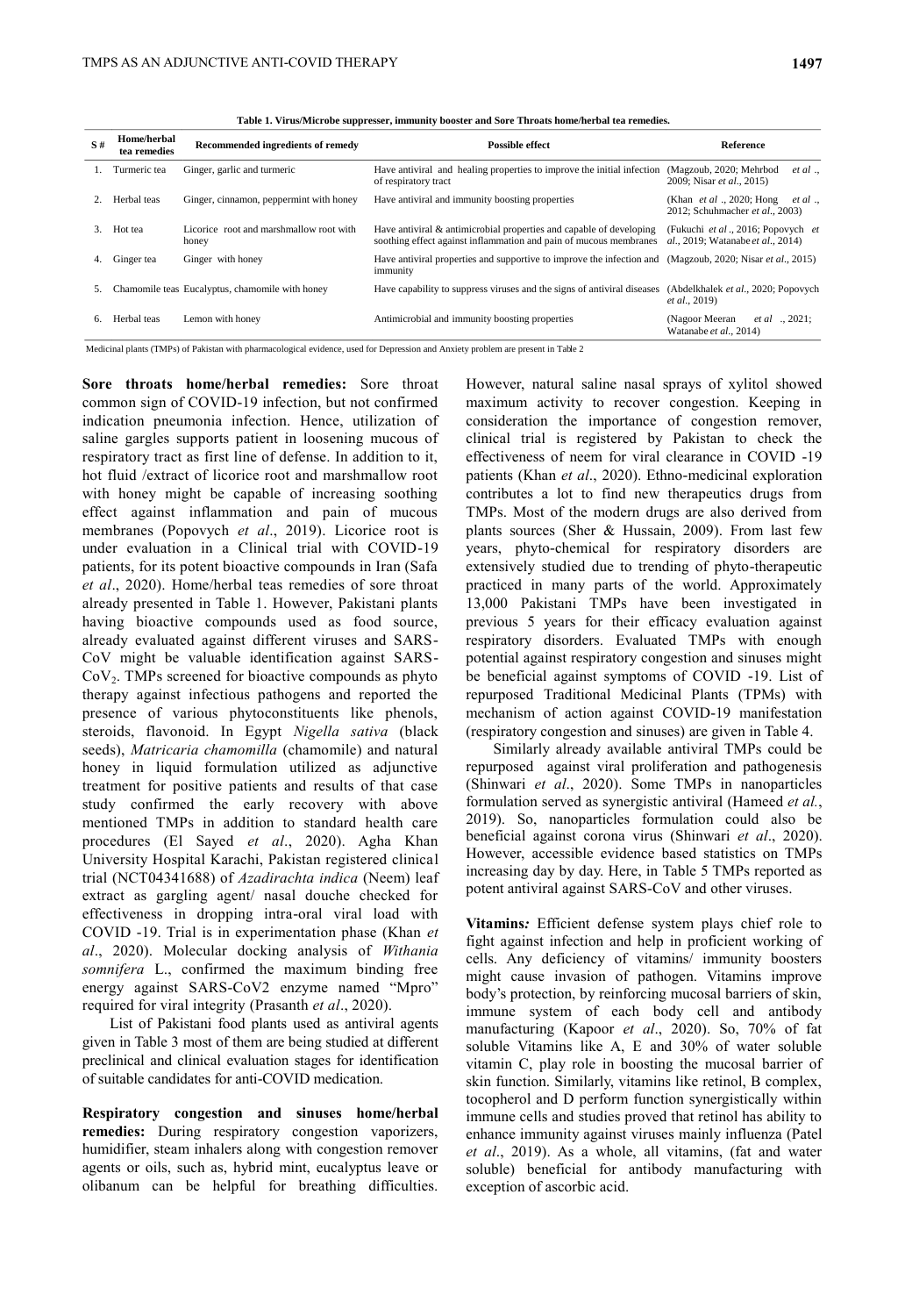| Antidepressant, Anticonvulsant and<br>Pharmacological properties<br>Leaves & Roots<br>Part used<br>Local name<br>Sirin<br>Leguminosae<br>Family<br>Albizia lebbeck (L.) Benth<br><b>Botanical</b> name |  | Table 2. Traditional Medicinal Plants (TMPs)of Pakistan with pharmacological evidence, used for Depression and Anxiety proble (Khan et al., 2019). |  | lebbecacidin, beta amyrin,<br>Alkaloids, saponins A, B and C, beta carotene, ascorbic acid,<br><b>Chemical Compounds Identified</b><br>melacacidin, tocopherils, catechin                                                                                                                                                                                                                                                          | Location<br>Mianwali   |
|--------------------------------------------------------------------------------------------------------------------------------------------------------------------------------------------------------|--|----------------------------------------------------------------------------------------------------------------------------------------------------|--|------------------------------------------------------------------------------------------------------------------------------------------------------------------------------------------------------------------------------------------------------------------------------------------------------------------------------------------------------------------------------------------------------------------------------------|------------------------|
| anxiolytic. Sedative, Antidementia<br>Antidepressant, Anticonvulsant,<br>anxiolytic<br>res, Flowers &<br>Whole plant<br>Leav<br>Bhang<br>Cannabaceae<br>Cannabis Sativa L.                             |  |                                                                                                                                                    |  | a-spinasterol,<br>Uracil and quebrachitol cannabidiol, dronabinol, acetyl stigmasterol,<br>-cannabinolic acid, resins,<br>anandamide, cannabichromene, chrysoeriol and $\beta$ -sitosterol<br>friedelin, ergosterol, and $\beta$ -sitosterol, and terpenoids<br>cannabichromenic acid, cannabidiolic acid,<br>cannabigerol, volitie oils, tetrahydro                                                                               | Bannu                  |
| Anticonvulsant Sedative, anxiolytic<br>and antidepressant<br>Leaves<br>Nimboo<br>Rutaceae<br>Citrus limon (L.) Osbeck                                                                                  |  |                                                                                                                                                    |  | -apinene, $\beta$ - pinene, a-<br>Linalool, a-terpineol, Flavonoids linalyl acetate, acetate geranyl,<br>volitie oils, nerolidol, acetate neryl, farnesol, ascorbic acid sabinene,<br>Terpinene, Linalool, Citronellol, $\beta$ -Elemene, a-Phyllandrene<br>, Limonene,<br>myrcene, cineol and geranial                                                                                                                            | Bahawalpur             |
| Anticonvulsant sedative, Anxiety<br>suppresser antidepressant<br>Whole plant<br>Bulhsana<br>Hypericaceae<br>Hypericum perforatum L.                                                                    |  |                                                                                                                                                    |  | Chlorogenic acid, tannins, phenolic acids, Hyperoside, amino acids<br>Kaempferol, flavonoids Biapigenin and Hyperforin, hyperoside, and<br>adhyperforin Quercitrin, isoquercitrin, Rutin, Hypericin, essential oil<br>naphthodianthrones                                                                                                                                                                                           | Gujrat                 |
| Antidepressant Anticonvulsant<br>Whole plant<br>Chanbeli<br>Oleaceae<br>Jasminum grandiflorum L.                                                                                                       |  |                                                                                                                                                    |  | cardiac glycosides, $\beta$ -rutinoside, Methyl oleate, oleuropein and<br>Indole, cis-Jasmone,<br>hesperidin Methyl jasmonate, methyl anthranilate, Benzyl benzoate,<br>Benzyl alcohol, Rutin, Linalool, kaempferol, quercetin, saponins, $\beta$<br>a-Terpineol, kaempferol,<br>daucosterol and essential oils<br>primeveroside,                                                                                                  | Bahawalpur             |
| Anxiolytic and Antiparkinson<br>Antidepressant<br>Whole plant<br>Paneer doda<br>Solanaceae<br>Withania somnifera(L.) Dunal                                                                             |  |                                                                                                                                                    |  | Anticonvulsant Anahygrine, anaferine, Cuscohygrine, $\beta$ -Sisterol, pseudo-withanine<br>Somniferinine, Glycoproteins, Withanolides, amino acids, withaferins,<br>Chlorogenic acid, Scopoletin, cuscohygrine choline,, pseudotropine,<br>glycosides, Withanine, flavonoids isopellertierine anferine, glucose,<br>Somniferinine, Tropanol, iron, tropine, minerals, and condensed<br>tannins                                     | Bahawalnagar           |
| Anticonvulsant<br>Anxiety suppresser memory<br>Enhancer and Sedative,<br>Antidepressant<br>Leaves, Flowers,<br>Stem<br>Niazbo<br>Lamiaceae<br>Ocimum basilicum L.                                      |  |                                                                                                                                                    |  | germacrene, Terpenoids, linalool polyphenols, metil eugenol, cadinol,<br>geraniol,<br>sabinene, ß-elemene, methyl chavicol, ß -caryophyllene a-bisabolol,<br>Flavonoids, quercetin-3-O-gent-7-O-glu glycoproteins, Tigogenin<br>Essential oil, Cineole, a-guaiene flavonoids, ß-farnesene<br>neral, quercetin, myricetin, kaempferol, and eugenol                                                                                  | Bahawalnagar           |
| Anxiolytic, Antidepressant, sedative<br>its, Bark and<br>leaves<br>Ē<br>Bakhra<br>Zygophyllaceae<br>Tribulus terrestris <sub>L.</sub>                                                                  |  |                                                                                                                                                    |  | diosgenin Isoterrestrosin B(I) alkaloids caffeoyl, Gracillin ruscogenin,<br>kaempferol, kaempferol -3-O-rutinoside tribulosid, ter restribisamide,<br>quercetin, β-sitosterol, stigmasterols, harmane, norharmane N-trans-<br>Saponins, 25R, S-5 $\alpha$ -spiro-2 $\alpha$ , 3 $\beta$ -dihydroxyl-3-O- $\beta$ -d-glc- $(1 \rightarrow 4)$ - $\beta$<br>tamins chlorogenin, Methyl pseudo<br>d-gal neotigogenin, rutin,          | Bahawalnagar           |
| Antidepressant, Anticonvulsant,<br>anxiolytic and sedative<br>Whole plant<br>Shamkay<br>Verbenaceae<br>Verbena officinalisL.                                                                           |  |                                                                                                                                                    |  | $-dodecyl-1,2-$<br>3a,24-dihydroxy-urs-12-en-28-oic acid,<br>hastatoside luteolin, verbascoside, scutellarein, limonene, phenolic<br>benzenediol, alpha -sitosterol, ursolic acid, kaempferol, aucubin,<br>aminoacids, flavonoids, oleanolic acid, verbenalin, apigenin<br>castanoside. E, hastatoside, Alkaloids, phytosterols 4<br>coumaroyltyramine and tribulusterine<br>compounds and spathulenol<br>Diterpenes, Verbenin,    | Battagram              |
| Sedative and hypnotic Anxiolytic<br>Anti-seizure<br>res, Roots and<br>fruits<br>Lea<br>Beri<br>Rhamnaceae<br>Ziziphus jujube Mill.                                                                     |  |                                                                                                                                                    |  | methyl ketone, flavonoids, Linoleic acid, Vitamin E, y-Sitosterol and<br>Swertisin, Mucilages, Quercetin, Jujubasaponin IV, Lotoside I and II,<br>I and II, Deoxysugars, Chryseoriol,<br>quercetin-3-O-a-L-arabinosyl-(1→2)-a-L-rhamnoside, Tridecyl<br>Zizyphus, nucleosides saponin I and II catechin, sovaleric acid,<br>quercetin-3-O-robinobioside, cerebrosides, rutin, n<br>Isobutyric acid, Zizybeoside<br>p-coumaric acid | -Nonanal, Bahawalnagar |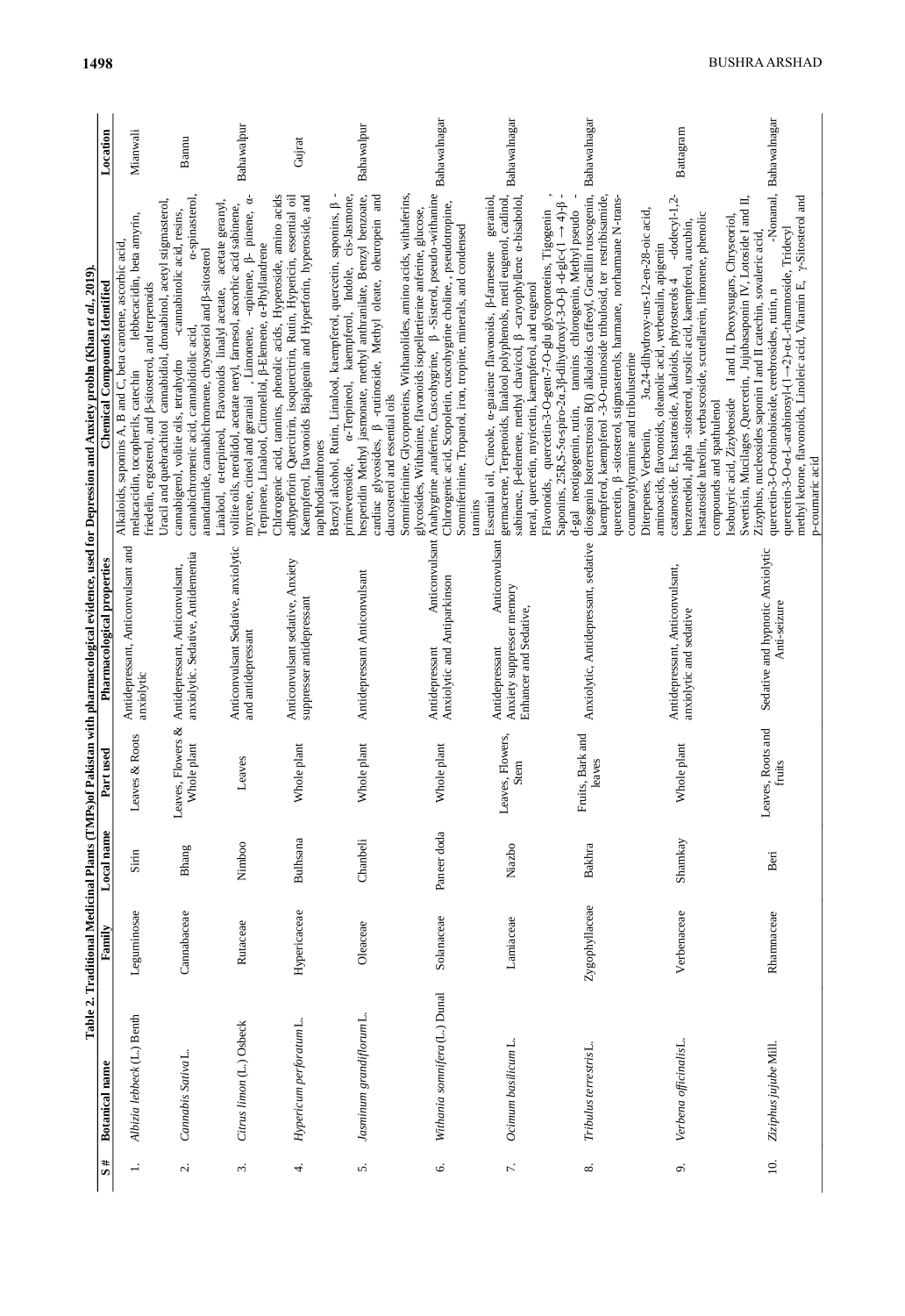|                                                |                |                                                     | 3. List of Pakistani food plants used as antiviral agents.<br>Table.                                                                                                                                                                                                                                                    |                                                                |                           |
|------------------------------------------------|----------------|-----------------------------------------------------|-------------------------------------------------------------------------------------------------------------------------------------------------------------------------------------------------------------------------------------------------------------------------------------------------------------------------|----------------------------------------------------------------|---------------------------|
| Plant name/Part used                           | Family         | Common name                                         | Active compound                                                                                                                                                                                                                                                                                                         | Effective against virus                                        | Reference                 |
| Azadirachta indica<br>A. Juss./ Leaves         | Meliaceae      | Neem, Nimtree or<br>Indian lilac                    | Glycosides, Polysaccharides, Flavanoids, Phenols, Anthocyanin, Tannins, Newcastle and Hepatitis<br>Saponins, and Alkaloids                                                                                                                                                                                              |                                                                | Mohamed et al.,, 2020)    |
| Hyoscyamus niger L.<br>Seeds                   | Solanaceae     | stinking nightshade;<br>Black henbane-<br>Kharasani | alkaloids, scopine, flavonoids, tannins, 3-phenylacetoxy-6,7-epoxytropane,<br>terpenes, saponins, aposcopolamine, carbohydrates, skimmianine, cardiac<br>glycosides                                                                                                                                                     | Influenza A                                                    | (Devi & Thakur, 2011)     |
| Melissa officinalis L.<br>Entire plant         | Lamiaceae      | Balm mint                                           | quercetin, flavon-glychoside Simplex Herpes, Semliki<br>Quinon, flavonols, ferric reducing ability and Condensed tamin<br>Lemon balm balm, or caffeic acid, Terpinene, gallic acid, phenol,<br>acid,                                                                                                                    | and Newcastle                                                  | (Akram et al., 2018)      |
| Moringa oleifera Lam./<br>Seeds Leaves, fruits | Moringaceae    | Horseradish tree<br>Moringa,                        | Alkaloid, ß-sitosterol, Flavonoid, Saponin, Steroid, glucosides Tannin,<br>sitosterol and glycerol                                                                                                                                                                                                                      | Epstein-Barr virus                                             | (Saleem et al., 2020)     |
| Root and leaves<br>Morus alba L./              | Moraceae       | Toot, White mulberry                                | ς,<br>$\mathbf{p}$<br>Coumaric acid,<br>eudraflavone<br>C, Caffeic acid Quercetin<br>rutinoside, cyclomorusin, Kaempferol 3-O-rutinoside<br>hydroperoxide, Total flavonols, oxydihydromorusin,<br>leachianone a- acetyl-amyrin and Total anthocyanins<br>mulberroside<br>p-Hydroxybenzoic acid,                         | Herpes virus                                                   | (Du et al., 2003)         |
| Nigella sativa L./<br>Seed                     | Ranunculaceae  | Kalojeera,                                          | carvacrol tannins, t-<br>coumarins, linoleic acid,<br>glycosidal cardiac glycosides, melanthigenin, saponins reducing sugars,<br>diterpenes, palmitic, stearic acid. a-sitosterol and proteins<br>Thymohydroquinone, resins, oleic acid, Steroids,<br>Kalonji, Black cumin, anethol dithymoquinone flavanoids, a-pinene | Murinecy tomegalovirus                                         | (Ahmad et al., $2013$ )   |
| Phyllanthus emblica L./<br>Fruits              | Leiothrichidae | Amla, Gooseberry                                    | and<br>Steroids, Emblicanin A, Flavonoids, Phenolic<br>Saponins,<br>Alkaloid<br>Tannins, Anthocyanosides, Phlobatannins, Chlorogenic acid,<br>acid,<br>Ellagic<br>1Terpenoids,<br>Proteins and amino acids,<br>Gibberellins<br>Anthraquinones<br>flavonoids,                                                            | $\sum_{i=1}^{n}$                                               | (Andleeb et al., $2020$ ) |
| Withania somnifera L.<br>Dunal/Root            | Solanaceae     | Ashwagandha,<br>Indian ginseng                      | Alkaloid, Glycoside, Phenol, Protein, Tannin, Starch and Phyto-sterols                                                                                                                                                                                                                                                  | $\mathbf 2$<br>simplex virus type 1 &<br>Bursal disease virus, | (Prasanth et al., 2020)   |
| Roscoe whole plant<br>Zingiber officinale      | Zingiberaceae  | Adrak, Ginger                                       | Steroids, Tannins, Saponins,<br>Flavonoids,<br>Alkaloids, Pholo-botannins,<br>Glycosides and Terpenoids                                                                                                                                                                                                                 | Rhino-virus IB                                                 | (Magzoub, 2020)           |

 $\cdot$ J. . ł, é, l,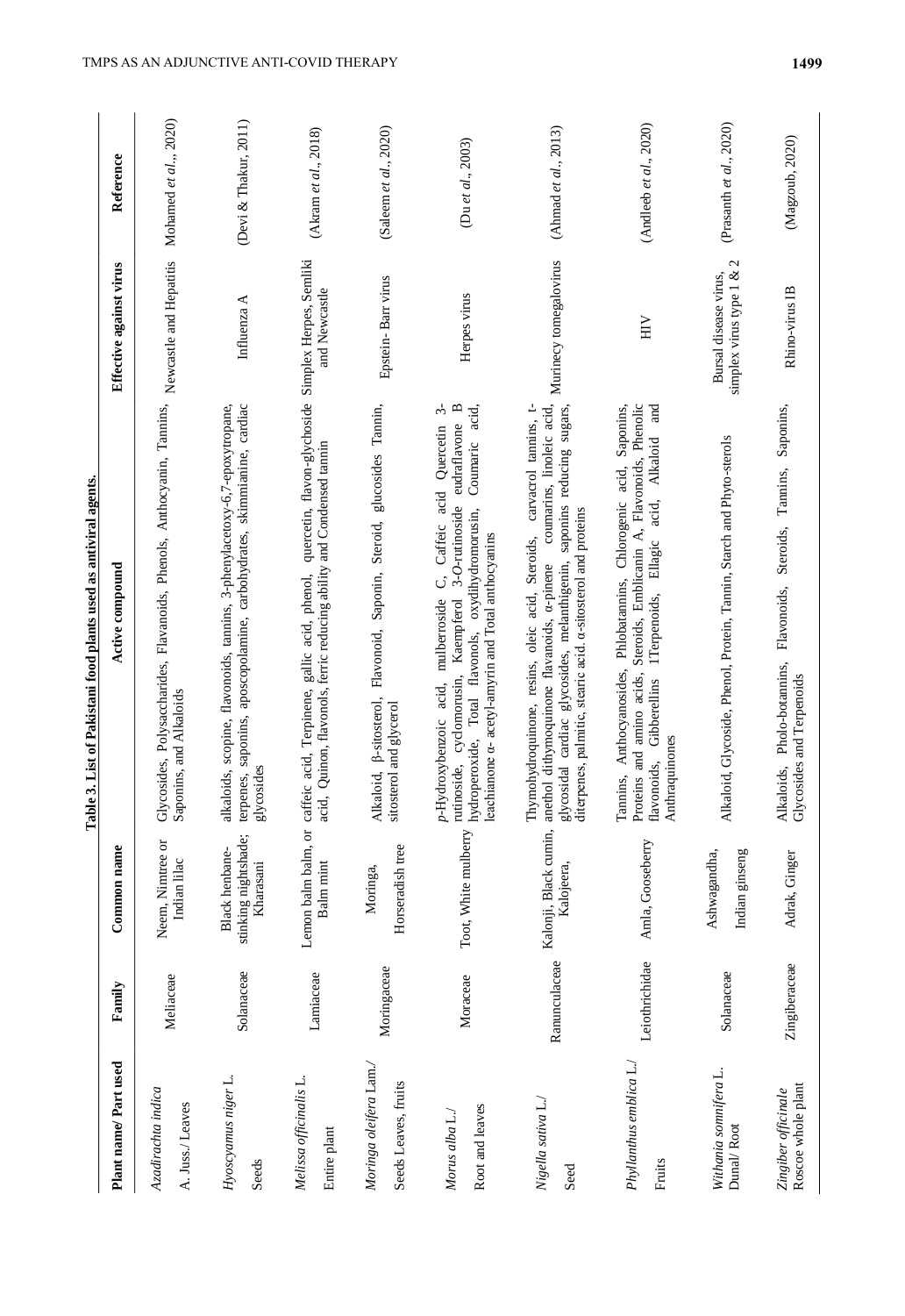| Table 4. List of repurposed Traditional Medicinal Plants   |               |                                                                                     | (TPMs) with mechanism of action against COVID-19 manifestation (respiratory congestion and sinuses).                                                                                                                                        |                                                |
|------------------------------------------------------------|---------------|-------------------------------------------------------------------------------------|---------------------------------------------------------------------------------------------------------------------------------------------------------------------------------------------------------------------------------------------|------------------------------------------------|
| Botanical name / Part used                                 | Family        | <b>Traditional consumption</b>                                                      | Mechanism                                                                                                                                                                                                                                   | Reference                                      |
| Abies pindrow Royle ex D.Don)<br>Royle / Leaves            | Pinaceae      | ng complaints, bronchospasm<br>(asthma) and other lung disorders<br>Cough, breathin | increased level of histamine. bronchospasm, effective to suppress<br>Highly effective against cough and breathing issues persuade by<br>/prevent the symptoms of asthma and lungs distress attacks like<br>chemical drug named cromoglycate | (Sher & Hussain, 2009)                         |
| $Adry$ ranthes aspera L. /<br>Leaves                       | Amaranthaceae | Pneumonia and bronchospasm (asthma)                                                 | Impedes action of histamine, neurotransmitters essential in the<br>Preventer of allergic rhinitis, other allergies, inflammation.<br>cascade of rhinitis and Broncho protective                                                             | (Bhosale et al., 2012)                         |
| Flowers, fruits, leaves, roots,<br>Althaea officinalis L./ | Malvaceae     | (Bronchospasm) Asthma and bronchitis                                                | Cough inhibitor stimulated by citric acid during cough impulse                                                                                                                                                                              | (Šutovská et al., 2009)                        |
| Artemisia scoparia Waldst. &<br>Kitam/ Entire plant        | Compositae    | gh, chest distress<br>Š                                                             | Anti-asthmatic effect                                                                                                                                                                                                                       | (Hongrui et al., 2000)                         |
| Seeds, leaves and flowers<br>Carum carvi L./               | Apiaceae      | Cough, loose bowels and bronchitis                                                  | Broncho expender and nerve impulse blocker effect, anti-allergic                                                                                                                                                                            | (Gilani et al., 2005)                          |
| $E$ phedra gerardiana Wall. ex Stapf /<br>Stem             | Ephedraceae   | Asthma/breathing disorders<br>Bronchospasm                                          | Have Anti-allergic properties in mice model                                                                                                                                                                                                 | (Chaitanya et al., 2014)                       |
| Justicia adhatoda L.<br>Entire plant                       | Acanthaceae   | Whooping cough, bronchitis, bronchial asthma                                        | Inhibitor of hyper-stativity reaction, anti - incendiary, antitussive,<br>Antihistamine, bronchodilator and lung healer                                                                                                                     | (Gheware et al., 202;<br>Hussain et al., 2016) |
| $Ocimum$ basilicum $L$<br>Leaves and seeds                 | Lamiaceae     | Bronchitis, cough, cold                                                             | muscarinic receptors to<br>initiation bronchodilation and vasodilation<br>Inhibitor of calcium channels and                                                                                                                                 | ళ<br>(Janbaz, Hamid,<br>Qadir, 2014)           |
| Onosma borysthenica Klokov/<br>Entire plant                | Boraginaceae  | Bronchitis/ lung infections                                                         | Have Antihistamine and anti- incendiary properties                                                                                                                                                                                          | (Patel et al., 2011)                           |
| Taxus baccata L. /<br><b>Bark</b>                          | Тахасеае      | Breathing complaints                                                                | -sensitivity reaction<br>Bronchodilator and suppresser of hyper<br>provoked in Broncho spasm                                                                                                                                                | (Patel et al., 2008)                           |
| Trachyspermum ammi (L.) Sprague<br>/ Seeds and oil         | Apiaceae      | Bronchitis, chills and cough<br>Bronchospasm                                        | Antihistamine, bronchodilator and muscle spasms suppresser                                                                                                                                                                                  | (Gilani et al., 2008)                          |
| Ziziphus jujuba Mill/ Fruits                               | Rhamnaceae    | Whooping cough/Bronchitis                                                           | -sensitivity, anti-allergic<br>properties against milk induced eosinophilia and leukocytosis<br>Antihistamine and suppresser of hyper                                                                                                       | (Naik et al., 2013)                            |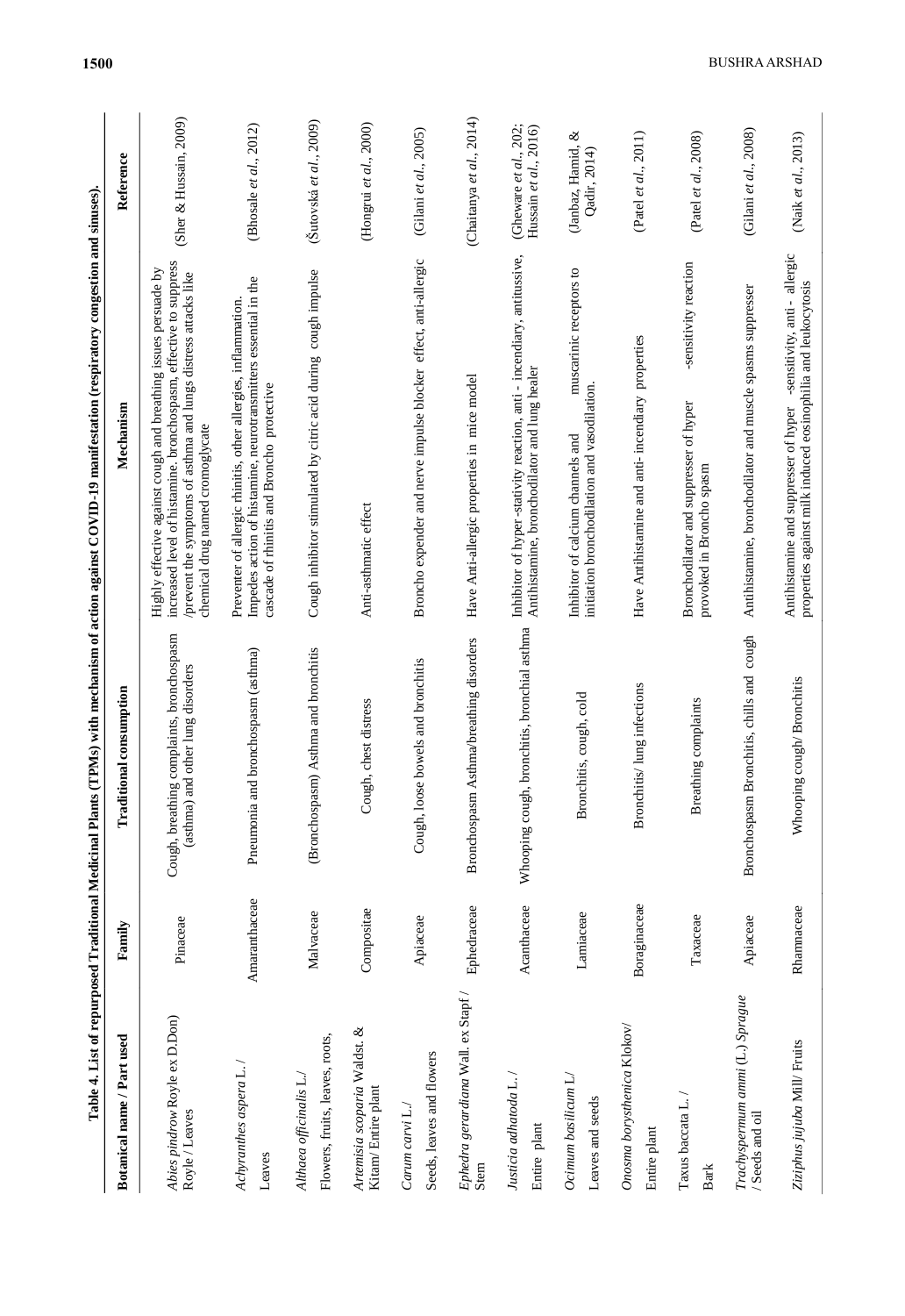|                                                       |               | Table 5. TMPs                          | reported as potent antiviral against SARS-CoV and other viruses                                                                                                                                                                                                                                                                       |                                                                                                                                      |                                                                           |
|-------------------------------------------------------|---------------|----------------------------------------|---------------------------------------------------------------------------------------------------------------------------------------------------------------------------------------------------------------------------------------------------------------------------------------------------------------------------------------|--------------------------------------------------------------------------------------------------------------------------------------|---------------------------------------------------------------------------|
| Plant name and Part used                              | Family        | Common name                            | Active compound                                                                                                                                                                                                                                                                                                                       | Effective against virus                                                                                                              | Ref                                                                       |
| Artemisia Annua L.<br>Entire Plant                    | Compositae    | Wormwood<br>Annual                     | Artemisinin,<br>deoxyartemisinin, Chamazulene, artemisinic acid, Linalool,<br>$-3-\beta$ -01,<br>$6,3',5'-$<br>tetramethoxy cardomonin, caruifolin D and Polysaccharides<br>5,<br>stigmasterol, friedelin, Friedelan<br>ß-thujones quercetagetin,<br>4-Terpineol,<br>flavonoids,<br>and<br>arteannuin-B,<br>artemetin, a-<br>Phenols. | Severe acute respiratory<br>syndrome coronavirus                                                                                     | (Notka et al., 2004)                                                      |
| Ficus benjamina L./<br>leaves                         | Moraceae      | Banyan                                 | $\circ$<br>Phenol, Vitamin<br>Terpenoids, Phlobatanins and Chloride<br>Tannins,<br>Amino acids Flavonoids,                                                                                                                                                                                                                            | P. aerugonisa E. coli and<br>B. cerus                                                                                                | (Ashraf et al., 2020a)                                                    |
| Glycyrrhiza glabra L./<br>Root                        | Leguminosae   | Licorice                               | acid, Liquiritin<br>Isoliquiritigenin<br>Liquiritigenin, Glycyrrhizin, Isoliquiritin and Liquiritin<br>Licochalcone A, Glycyrrhetic<br>acid,<br>18 <sup>8</sup> -Glycyrrhetinic<br>Glabridin,<br>apioside,                                                                                                                            | HIV, RSV, herpes viruses,<br>and (SARS-CoV)                                                                                          | (Yeh et al., 2013)                                                        |
| Hyphaene thebaica (L.) Mart./<br>Fruit                | Arecaceae     | Doum Palm                              | nicotiflorin, vitexin7-O-glucuronoide, octylacetate, Quercetin<br>luteolin, limonen, luteolin O-ß-gquercetin and kaempfero,<br>3-0-8-4C1-D-glucopyranoside apigenin 7-0-8-glucuronoide                                                                                                                                                | Polio virus type 1& 2 and<br>$(HSV-1,2)$                                                                                             | (Hameed et al., $2019$ )                                                  |
| Justicia Adhatoda L./<br>Leaves                       | Acanthaceae   | Bansa, Malbar<br>nut, Adhatoda         | saponins,<br>anthraquinone<br>alkaloids,<br>flavonoids, and reducing sugars<br>tannins.<br>Phenols.                                                                                                                                                                                                                                   | Influenza, Herpes simplex<br>Antimicrobialefficacy of<br>synthesized with gold<br>drugs mixed and bio-<br>nano-particles<br>$-2 & 1$ | (Emmanuel et al., 2017;<br>Yoshikawa et al., 1997)<br>Kimet et al., 2020; |
| Lycoris radiate (L'Ha) Herb /<br>Stem                 | Amaryllidacea | Red Spider lily                        | procyanidins,<br>Phenols, Flavonoid Epicatechin and Glycosides<br>capability,<br>Antioxidant<br>Ferric-Reducing                                                                                                                                                                                                                       | Severe acute respiratory<br>syndrome-associated<br>coronavirus                                                                       | (Shen et al., 2019)                                                       |
| Root, leaf, leaves flower<br>Phyllanthus urinaria L./ | Phllanthaceae | Stone breaker<br>Shatterstone,<br>herb | Catechin<br>Niruriflavone,<br>Astragalin,<br>Astragalin,<br>Quercetin,<br>p-Cymene,<br>Flavonoides,<br>Gallocatechin and Rutin<br>Limonene,<br>Taninos,                                                                                                                                                                               | Type 1 & 2 Herpes<br>simplex virus                                                                                                   | (Porter & Bode, 2017)                                                     |
| Sambucus nigra L<br>Flowers fruits                    | Adoxaceae     | European elder<br>Elderberry           | Flavonoids Polyphenols. Flavonoids Cyanidin and Luteolin                                                                                                                                                                                                                                                                              | Influenza (A & B), Type<br>herpes simplex virus,<br>HIV, hepatitis                                                                   | (Porter & Bode, 2017;<br>Akram et al., 2018;<br>Li et al., $2019$ )       |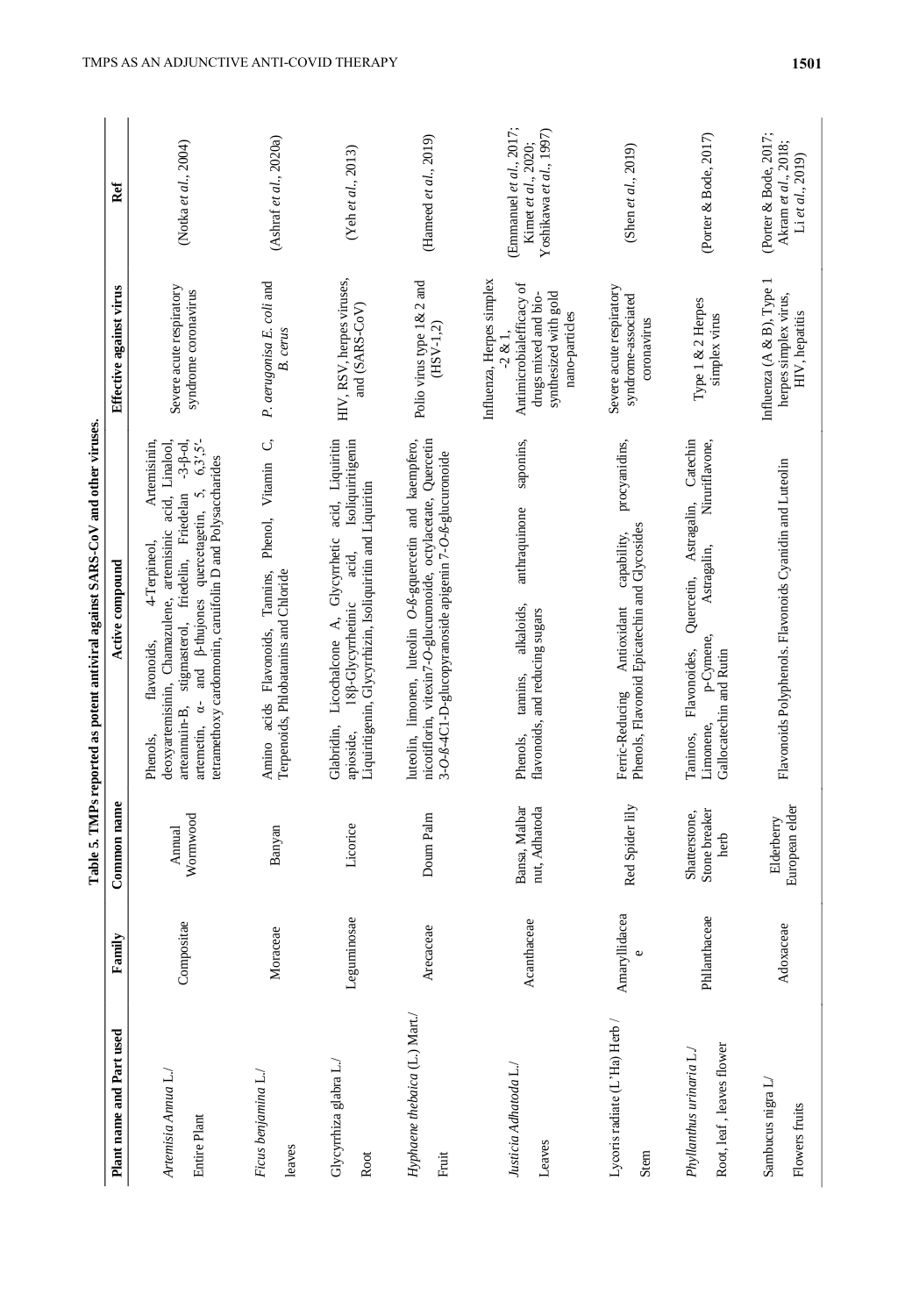**Vitamin D:** Vitamin D (active form cholecalciferol) serves antimicrobial function in different pathways to reduce microbe induced demise risk. Vitamin D also helps to improve natural immunity of person through biomolecules like antimicrobial peptides, cathelicidin, LL-37 against bacteria, viruses (either encased or not), and fungi (Balla *et al*., 2020). Covid-19 pneumonia confirmed the elevated concentration of cytokines mainly pro-inflammatory, C-reactive protein, acute respiratory distress syndrome (ARDS), ultimately organ failure. However, literature data proved that Vitamin D administration might diminish cytokine storm hazard by deregulation of interlinking renin-angiotensin system and ACE proteins (Kapoor *et al*., 2020; Martineau *et al*., 2017; Gautam *et al*., 2020).

A lot of discrepancies regarding function of vitamin D among scientist, but large study conducted with more than ten thousand patients confirmed effectiveness of its supplementation against ARDS ( Martineau *et al*., 2017; Shakoor *et al*., 2021). Thus, these vitamins (protective nutrients) could be administered in critically ill COVID-19 patients, as adjunctive therapy against infection. A lot of research and clinical trials being in process, to confirm cholecalciferol as anti COVID-19 beforehand its prescription to patients.

**Zinc:** Zinc (trace element) inevitable, for proper functioning of immune system and synthesis antibody and leukocytes. COVID-19 pathogenies involves infection of ciliated epithelium and disruption in mucociliar clearance (Alexander *et al*., 2020). Studies revealed that good amount of zinc, can intensify ciliary beat rate which in turn cause instabilities in the integrity of the respiratory assembly (Alexander *et al*., 2020; Skalny *et al*., 2020). Furthermore, enhanced ciliary clearance, beneficial for both viral clearance and turning down of proliferation rate. A *ex-vivo* research on chronic obstructive pulmonary disease (COPD) revealed zinc concentration has reverse relation with epithelium seepage respiratory tract (Junaid *et al*., 2020; Shakoor *et al*., 2021). Although, zinc supplementation improvises lung integrity and reduce the viral entry risk into blood. Viral entry could be affected by zinc relayed altered gene expression (zinc-metalloenzyme). If zinc binding has its effects on the molecular structure of ACE-2, thus its binding affinity towards virus, should also be checked. However, in different published reviews, antiviral capability of zinc has been demonstrated (de Almeida Brasiel, 2020). As coronavirus extremely reliant on the host metabolism, so, zinc could avert fusion with the host membrane, declines the viral enzyme functions (polymerase), harms  $2<sup>nd</sup>$  stage of protein expression and processing (Rahman & Idid, 2021). Zinc supplementation can help patients by decrease respiratory tract infections and increasing the ability of leukocytes to fight against infection. Literature studies reveled that symptom severity and period of common cold has been lowered, by zinc intake (de Almeida Brasiel, 2020; Shakoor *et al*., 2021).

**Vitamin C (Ascorbic Acid):** Ascorbic acid an essential micro nutrient and required for metabolic processes within the human body. It has antioxidant properties and scavenges free radicals, to avoid cellular injuries. It also

involved in immunity related biological processes (Hoang *et al*., 2020; Shakoor *et al*., 2021). Furthermore, vitamin C emerges potent antiviral properties, particularly for influenza viruses (Kivrak *et al.*, 2021). Literature data illustrated, positive affect of ascorbic acid on growth, development and in functionality of white blood cells (T lymphocytes) and NK (natural killer) cells and plays vital role in immunity against viral agents (Shakoor *et al*., 2021;Ojha, 2021). Ascorbic acid also serves as remodulating agent of the cytokine network during systemic inflammatory diseases (Holford *et al*., 2020; van Gorkom *et al*., 2018). At present, keeping in mind, all the characteristics of ascorbic acid, China has initiated phase II clinical trials (NCT04264533) with high doses of vitamin C, in severe or critically ill COVID-19 patients (Ilie *et al*., 2020). Furthermore, its rich amount (1.5 mg/kg bodyweight) has been clinically practiced for last century in an international health organization (NIH panel) which authenticates its efficacy and safety of high dose with least adverse effects (Cheng, 2020; Kim *et al*., 2018). Clinical trial revealed that ascorbic acid has significant potential to suppress pneumonia, respiratory tract infections and demise (Kim *et al*., 2018).

### **Conclusion**

Information provided here could be exploited to devise guidelines regarding beneficial Pakistani preventive, therapeutic and immunity booster TPMs for daily use as a solution to deal with immense pressure of infection on hospitals and paramedical staff challenge. As Pakistan is a developing country and most of its population lives in rural areas where Pakistani Traditional herbal medicines serves as sole therapy. This article prepared to keep idea of gathering details of potent indigenous TMPs, which could be repurposed for COVID-19, and few of them being analyzed pre-clinically or clinically (in silico, clinical trials) for other viral infection in both treatment and supportive approach. Auxiliary to this, enlisted TMPs have potent phytochemicals with evidence of pharmacological effectiveness could studied *In vitro*, *In vivo*, clinical trial to achieve reliable medication against coronavirus. However, some of TMPs are already in clinical trial registered by Pakistan and this study might be benchmark for further aid for researchers to find best economical ethnobotanical candidates for COVID-19 cure.

#### **Acknowledgements**

I am thankful to Ministry of Science and Technology Pakistan for providing basic resources to conduct this review.

#### **References**

- Aanouz, I., A. Belhassan, K. El-Khatabi, T. Lakhlifi, M. El-Ldrissi and M. Bouachrine. 2020. Moroccan Medicinal plants as inhibitors against SARS-CoV-2 main protease: Computational investigations. *J. Biomol. Struct. Dyn.,* 1-9.
- Abdelkhalek, A., M.Z. Salem, A.M. Kordy, A.Z. Salem and S.I. Behiry. 2020. Antiviral, antifungal, and insecticidal activities of Eucalyptus bark extract: HPLC analysis of polyphenolic compounds. *Microb. Pathog.,* 147: 104383. https://doi.org/10.1016/j.micpath.2020.104383.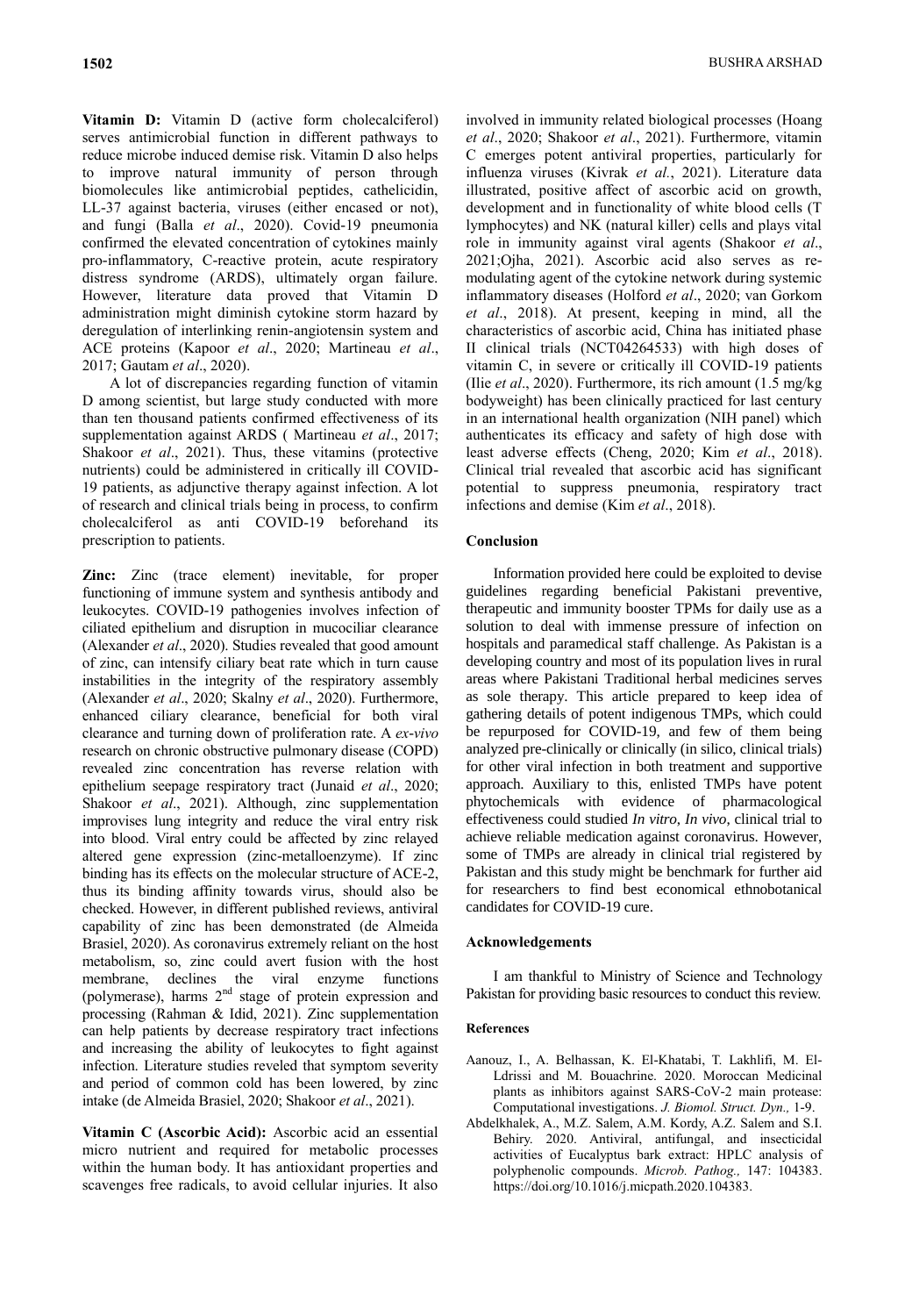- Ahmad, A., A. Husain, M. Mujeeb, S.A. Khan, A.K. Najmi, N.A. Siddique, Z.A. Damanhouri and F. Anwar. 2013. A review on therapeutic potential of Nigella sativa: A miracle herb. *Asian Pac. J. Trop. Biomed.,* 3(5): 337-352.
- Akram, M., I.M. Tahir, S.M.A. Shah, Z. Mahmood, A. Altaf, K. Ahmad, N. Munir, M. Daniyal, S. Nasir and H. Mehboob. 2018. Antiviral potential of medicinal plants against HIV, HSV, influenza, hepatitis, and coxsackievirus: a systematic review. *Phytother. Res.,* 32(5): 811-822.
- Alexander, J., A. Tinkov, T.A. Strand, U. Alehagen, A. Skalny and J. Aaseth. 2020. Early Nutritional Interventions with Zinc, Selenium and Vitamin D for Raising Anti-Viral Resistance Against Progressive COVID-19. *Nutrients,*  12(8). doi:10.3390/nu12082358.
- Alschuler. L., A. Weil, R. Horwitz, P. Stamets, A.M. Chiasson, R. Crocker and V. Maizes. 2020. Integrative considerations during the COVID-19 pandemic. Explore (NY) 16(6):354- 356. DoI: 10.1016/j.explore.2020.03.007.
- Andleeb, R., A. Ashraf, S. Muzammil, S. Naz, F. Asad, T. Ali, R. Rafi, K.A. Al-Ghanim, F. Al-Misned, Z. Ahmed and and S. Mahboob. 2020. Analysis of bioactive composites and antiviral activity of Iresine herbstii extracts against Newcastle disease virus in ovo. *Saudi J. Biol. Sci.,* 27(1): 335-340.
- Angelini, M.M., M. Akhlaghpour, B.W. Neuman and M.J. Buchmeier. 2013. Severe acute respiratory syndrome coronavirus nonstructural proteins 3, 4, and 6 induce double-membrane vesicles. *mBiol.,* 4(4): doi:10.1128/ mBio.00524-13.
- Arabi, Y.M., H.H. Balkhy, F.G. Hayden, A. Bouchama, T. Luke, J.K. Baillie, A. Al-Omari, A.H. Hajeer, M. Senga, M.R. Denison and J.S. Nguyen-Van-Tam. 2017. Middle East Respiratory Syndrome. *N. Engl. J. Med.,* 376(6): 584-594. doi:10.1056/NEJMsr1408795.
- Arshad, B., T. Iqbal, K.P. Bhatti. S. Ahmed, W. Zaman, F. Ullah, A. Nazeer and S. Saqib. 2021. Insights into Off-Label therapeutic strategies against mild and severe COVID-19 infection. *Pak. J. Pharm. Sci.,* 34(4): 1469-1484. doi.org/10.36721/PJPS.2021.34.4.REG.1469-1484.
- Ashraf, A., S. Zafar, M.Y. Ashraf, M.U. Ijaz, S. Muzammal, F. Asad, F. Jabeen and M. Shahid. 2020. Phytochemical composition and potent biological activities of ficus benjamina VAR. comosa leaves extract. *Pak. J. Bot.,* 52(2): 531-535.
- Ashraf, S., S. Ashraf, M. Ashraf, M.A. Imran, L. Kalsoom, U.N. Siddiqui, I. Farooq and M. Izhar. 2020. Honey and Nigella sativa against COVID-19 in Pakistan (HNS-COVID-PK): A multi-center placebo-controlled randomized clinical trial. medRxiv.
- Ayush, T. 2020. Ayurveda's immunity boosting measures for self care during COVID 19 crisis. *YaN The Ministry of Ayurvedic, Unani, Siddha and Homeopathy (AYUSH), editor*.
- Balla, M., G.P. Merugu, V.M. Konala, V. Sangani, H. Kondakindi, M. Pokal, V. Gayam, S. Adapa, S. Naramala and S.V. Malayala. 2020. Back to basics: review on vitamin D and respiratory viral infections including COVID-19. *J. Comm. Hosp. Int. Med. Perspect.,* 10(6): 529-536. doi:10.1080/20009666.2020.1811074.
- Barati, F., M. Pouresmaieli, E. Ekrami, S. Asghari, F.R. Ziarani and M. Mamoudifard. 2020. Potential Drugs and Remedies for the Treatment of COVID-19: a Critical Review. *Biol. Proced. Online.,* 22, 15. doi:10.1186/s12575-020-00129-1
- Bhosale, U.A., R. Yegnanarayan, P. Pophale and R. Somani. 2012. Effect of aqueous extracts of Achyranthes aspera Linn. on experimental animal model for inflammation. *Anci. Sci. Life., 31*(4): 202.
- Bilbul, M., P. Paparone, A.M. Kim, S. Mutalik and C.L. Ernst. 2020. Psychopharmacology of COVID-19. *Psychosomatics.,* 61(5): 411-427. doi:10.1016/j.psym. 2020.05.006.
- Chaitanya, B., S. Sagi, P. Shashikanth and K. Karunakar. 2014. Evaluation of anti-asthmatic activity of ethanolic extract of Ephedra gerardiana wall in mice by ovalbumin induced method. *Asian. J. Pharm. Clin. Res.,* 7: 166-169.
- Cheng, R.Z. 2020. Can early and high intravenous dose of vitamin C prevent and treat coronavirus disease 2019 (COVID-19)? *Med. Drug. Discov.,* 5, 100028. doi:10.1016/ j.medidd.2020.100028.
- Cucinotta, D and M. Vanelli. 2020. WHO Declares COVID-19 a Pandemic. *Acta Biomed.,* 91(1): 157-160. doi:10.23750/ abm.v91i1.9397.
- Das, S., B. Horváth, S. Šafranko, S. Jokić, A. Széchenyi and T. Kőszegi. 2019. Antimicrobial activity of chamomile essential oil: Effect of different formulations. *Molecules,*  24(23): 4321.
- De Almeida Brasiel, P.G. 2020. The key role of zinc in elderly immunity: A possible approach in the COVID-19 crisis. *Clin. Nutr., ESPEN. 38*, 65-66. doi:10.1016/ j.clnesp.2020.06.003.
- Devanssh, M. 2020. Possible plant based medicines and phytochemicals to be cure for deadly coronavirus COVID 19. *World J. Pharm. Pharm. Sci.,* 9: 531-533.
- Devi, U. and M. Thakur. 2011. Exploration of ethno botanical uses of some wild plants from cold desert of Himachal Pradesh. *Asian. J. Exp. Biol. Sci.,* 2: 362-366.
- Drosten, C., S. Günther, W. Preiser, S. van der Werf, H.R. Brodt, S. Becker, H. Rabenau, M. Panning, L. Kolesnikova, R.A. Fouchier and H.W. Doerr. 2003. Identification of a novel coronavirus in patients with severe acute respiratory syndrome. *N. Engl. J. Med.,* 348(20): 1967-1976. doi:10.1056/NEJMoa030747.
- Du, J., He, Z.D. Jiang, R.W. Ye, W.C. Xu, H.X. and P.P.H. But. 2003. Antiviral flavonoids from the root bark of *Morus alba* L. *Phytochemistry.,* 62(8): 1235-1238.
- El-Sayed, S.M., M.S. Aboonq, Y.T. Aljehani, M.A. Hassan, R.M. Abou El-Magd, A.I. Abdelrahman and M.B. Alharbi. 2020. TaibUVID nutritional supplements help rapid cure of COVID-19 infection and rapid reversion to negative nasopharyngeal swab PCR: for better public prophylaxis and treatment of COVID-19 pandemic. *Amer. J. Blood. Res.,* 10(6): 397-406.
- Emmanuel, R., M. Saravanan, M. Ovais, S. Padmavathy, Z.K. Shinwari and P. Prakash. 2017. Antimicrobial efficacy of drug blended biosynthesized colloidal gold nanoparticles from Justicia glauca against oral pathogens: nanoantibiotic approach. *Microb. Pathog.,* 113: 295-302.
- Fisayo, T. and S. Tsukagoshi. 2021. Three waves of the COVID-19. *Pandemic Postgrad Med. J.*, 97: 332. doi:10.1136/ postgradmedj-2020-138564.
- Fukuchi, K., N. Okudaira, K. Adachi, R. Odai-Ide, S. Watanabe, H. Ohno, M. Yamamoto, T. Kanamoto, S. Terakubo, H. Nakashima and H. Nakashima. 2016. Antiviral and antitumor activity of licorice root extracts. *In vivo.,* 30(6): 777-785.
- Gautam, S., A. Gautam, S. Chhetri and U. Bhattarai. 2020. Immunity Against COVID-19: Potential Role of Ayush Kwath. *J. Ayurveda. Integr. Med*., doi:10.1016/ j.jaim.2020.08.003.
- Gheware, A., D. Dholakia, S. Kannan. L. Panda, R. Rani, B.R. Pattnaik,V. Jain, Y. Parekh, M.G. Enayathullah, K.K. Bokara and V. Subramanian. 2021. *Adhatoda Vasica*  attenuates inflammatory and hypoxic responses in preclinical mouse models: potential for repurposing in COVID-19-like conditions. *Respir. Res.,* 22(1): 1-15. https://doi.org/10.1186/s12931-021-01698-9.
- Gilani, A., Q. Jabeen, M. Ghayur, K. Janbaz and M. Akhtar. 2005. Studies on the antihypertensive, antispasmodic, bronchodilator and hepatoprotective activities of the Carum copticum seed extract. *J. Ethnopharmacol.*, 98(1-2): 127-135.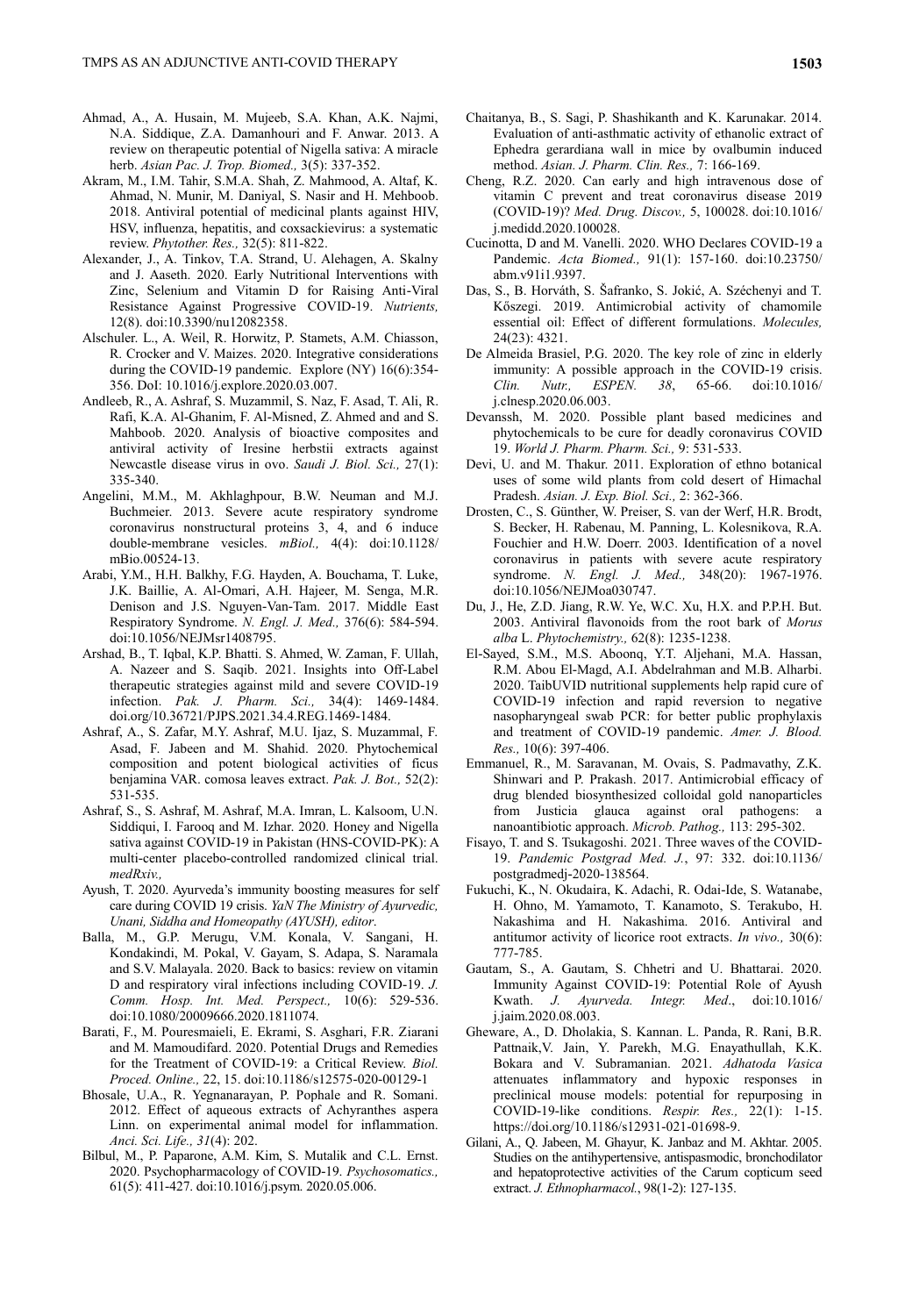- Gilani, A.H., A.U. Khan, M. Raoof, M.N. Ghayur, B.S. Siddiqui, W. Vohra and S. Begum. 2008. Gastrointestinal, selective airways and urinary bladder relaxant effects of Hyoscyamus niger are mediated through dual blockade of muscarinic receptors and Ca2+ channels. *Fundam. & Clini. Pharm.,* 22(1): 87-99.
- Hameed, S., A.T. Khalil, M. Ali, M. Numan, S. Khamlich, Z.K. Shinwari and M. Maaza. 2019. Greener synthesis of ZnO and Ag–ZnO nanoparticles using *Silybum marianum* for diverse biomedical applications. *Nanomedicine,* 14(6): 655-673.
- Hanif, M., M.A. Haider, M.J. Ali, S. Naz and F. Sundas. 2020. Reinfection of COVID-19 in Pakistan: A First Case Report. *Cureus.,* 12(10): e11176. doi:10.7759/cureus.11176.
- He, Y.Q., L. Cai and Q.G. 2020. Qian Anti-influenza a (H1N1) viral and cytotoxic sesquiterpenes from *carpesium abrotanoides*. *Phytochem. Lett.,* 35: 41-45.
- Hoang, B.X., G. Shaw, W. Fang and B. Han. 2020. Possible application of high-dose vitamin C in the prevention and therapy of coronavirus infection. *J. Glob. Antimicrob. Resist.,* 23: 256-262. doi:10.1016/j.jgar.2020.09.025.
- Holford, P., A.C. Carr, T.H. Jovic, S.R. Ali, I.S. Whitaker, P.E. Marik and A.D. Smith. 2020. Vitamin C-An adjunctive therapy for respiratory infection, sepsis and COVID-19. *Nutrients,* 12(12): doi:10.3390/nu12123760.
- Hong, J.W., G.E. Yang, Y.B. Kim, S.H. Eom, J.H. Lew and H. Kang. 2012. Anti-inflammatory activity of cinnamon water extract *In vivo* and *In vitro* LPS-induced models. *BMC Complem. & Altern. Medi.*, 12(1): 1-8.
- Hongrui, L., Z. Zhe, L. Zhi, C. Hua, Y. Xiuhua and T. Zan. 2000. Anti-asthmatic effect of scoparone on the asthmatic model of guinea pig. *J. China. Med. Uni-Chinese Edit.,* 29(5): 333-334.
- Hosoki, K., A. Chakraborty and S. Sur. 2020. Molecular mechanisms and epidemiology of COVID-19 from an allergist's perspective. *J. Allergy. Clin. Immunol.,* 146(2): 285-299. doi:10.1016/j.jaci.2020.05.033.
- Huang, L., Y. Chen, J. Xiao, W. Luo, F. Li, Y. Wang and Y. Wang. 2020. Progress in the Research and Development of Anti-COVID-19 Drugs. *Front. Public Health.,* 8: 365. doi:10.3389/fpubh.2020.00365.
- Hussain, F., S.K. Poddar, A. Ganguly and S.A. Rahman. 2016. Investigation of CNS depressant, anti-diarrheal and cytotoxic activities of crude methanolic extracts of Acacia nilotica and Justicia adhatoda root. *Ind. Amer. J. Pharm. Res*., 6(1): 3954-3961.
- Hussain, S., F. Malik, N. Khalid, M.A. Qayyumand H. Riaz. 2012. Alternative and traditional medicines systems in Pakistan: history, regulation, trends, usefulness, challenges, prospects and limitations. *A Compendium Essays on Alternative Therapy., London: InTech*, 67.
- Ilie, P.C., S. Stefanescu and L. Smith. 2020. The role of vitamin D in the prevention of coronavirus disease 2019 infection and mortality. *Aging Clin. Exp. Res.,* 32(7): 1195-1198.
- Janbaz, K.H., I. Hamid and M.I. Qadir. 2014. Spasmolytic, bronchodilator and vasodilator activities of aqueousmethanolic extract of *Ocimum basilicum*. *Int. J. Agri. Biol.,*  16(2): 321-327.
- Junaid, K., H. Ejaz, A.E. Abdalla, K.O.A. Abosalif, M.I. Ullah, H. Yasmeen, S. Younas, S.S. Hamam and A. Rehman. 2020. Effective Immune Functions of Micronutrients against SARS-CoV-2. *Nutrient.,* 12(10): doi:10.3390/ nu12102992.
- Kang, L., Y. Li, S. Hu, M. Chen, C. Yang, B.X. Yang, Y. Wang, J. Hu, J. Lai, X. Ma and J. Chen. 2020. The mental health of medical workers in Wuhan, China dealing with the 2019 novel coronavirus. *The Lancet Psychiatry*., 7(3): 1-14. https://doi.org/10.1016/S2215-0366(20)30047-X
- Kapoor, I., H. Prabhakar and C. Mahajan. 2020. Vitamins as adjunctive treatment for coronavirus disease! *Ann Intens. Car.,* 10(1), 127. doi:10.1186/s13613-020-00748-7.
- Khan, A.W., A.U. Khan, S.M.M. Shah, A. Ullah, M. Faheem and M. Saleem. 2019. An updated list of neuromedicinal plants of Pakistan, their uses, and phytochemistry. *Evid. Based Compl. Alternat Med.,* 6191505. doi:10.1155/2019/ 6191505.
- Khan, F.R., S.M.R. Kazmi, N.T. Iqbal, J.S.T. Iqbal, S.T. Ali and S.A. Abbas. 2020. A quadruple blind, randomised controlled trial of gargling agents in reducing intraoral viral load among hospitalised COVID-19 patients: A structured summary of a study protocol for a randomised controlled trial. *Trials.,* 21(1): 1-4.
- Kim M., D.V. Nguyen, Y. Heo, K.H. Park, H.D Paik and Y.B. Kim. 2020. Antiviral activity of fritillaria thunbergii extract against human influenza virus H1N1 (PR8) *In vitro, In ovo*  and *In vivo*. *J. Microbiol. Biotechnol.,* 30(2): 172-177.
- Kim, W.Y., E.J. Jo, J.S. Eom, J. Mok, M.H. Kim, K.U. Kim, H.K. Park, M.K. Lee and K. Lee. 2018. Combined vitamin C, hydrocortisone, and thiamine therapy for patients with severe pneumonia who were admitted to the intensive care unit: Propensity score-based analysis of a before-after cohort study. *J. Crit. Care.,* 47: 211-218.
- Kivrak, A., B. Ulaş and H. Kivrak. 2021. A comparative analysis for anti-viral drugs: Their efficiency against SARS-CoV-2. *Int. Immunopharmacol,* 90: 107232. doi:10.1016/ j.intimp.2020.107232.
- Li, S., C.S. Cheng, C. Zhang, G.Y. Tang, H.Y. Tan, H.Y. Chen and Y. Feng. 2021. Edible and herbal plants for the prevention and management of COVID-19*. Front. Pharm.,*  12: 900.
- Li, Y.H., C.Y. Lai, M.C. Su, J.C.Cheng and Y.S. Chang. 2019. Antiviral activity of *Portulaca oleracea* L. against influenza a viruses. *J. Ethnopharmacol,* 241: 112013.
- Ling, L.J., Y. Lu and Y.Y. Zhang. 2020. Flavonoids from *Houttuynia cordata* attenuate H1N1-induced acute lung injury in mice via inhibition of influenza virus and toll-like receptor signalling. *Phytomedicine,* 67: 153150.
- Magzoub, M. 2020. Life style guideline of ginger (*Zingiber officinale*) as prophylaxis and treatment for coronaviruses (SARS-CoV-2) infection (COVID-19). *Saudi J. Biomed. Res.,* 5(6): 125-127.
- Martineau, A.R., D.A. Jolliffe, R.L. Hooper, L. Greenberg, J. F. Aloia, P. Bergman, G. Dubnov-Raz, S. Esposito, D. Ganmaa, A.A. Ginde, E.C. Goodall and C.A.Camargo. 2017. Vitamin D supplementation to prevent acute respiratory tract infections: systematic review and metaanalysis of individual participant data. *BMJ.*, 356: i6583. doi:10.1136/bmj.i6583.
- Mehrbod, P., E. Amini and M. Tavassoti-Kheiri. 2009. Antiviral activity of garlic extract on influenza virus. *Iran. J. Virol.,*  3(1): 19-23.
- Mohamed, H.E.A., S. Afridi, A.T. Khalil, M. Ali, T. Zohra, R. Akhtar, A. Ikram, Z.K. Shinwari and M. Maaza. 2020. Promising antiviral, antimicrobial and therapeutic properties of green nanoceria. *Nanomedicine,* 15(05): 467-488.
- Mumtaz, S. and S. Gul. 2021. Third wave of COVID-19 Epidemic in Pakistan. *Life and Science*, 2(2): 83-83. doi: http://doi.org/10.37185/LnS.1.1.198.
- Nagoor Meeran, M.F., A. Seenipandi, H. Javed, C. Sharma, H.M. Hashiesh, S.N. Goyal, M.N. Meeran, S. Arunachalam, H. Javed, C. Sharma, H.M. Hashiesh, S.N. Goyal, N.K. Jha and S. Ojha. 2020. Can limonene be a possible candidate for evaluation as an agent or adjuvant against infection, immunity, and inflammation in COVID-19?. *Heliyon.*, p.e05703.